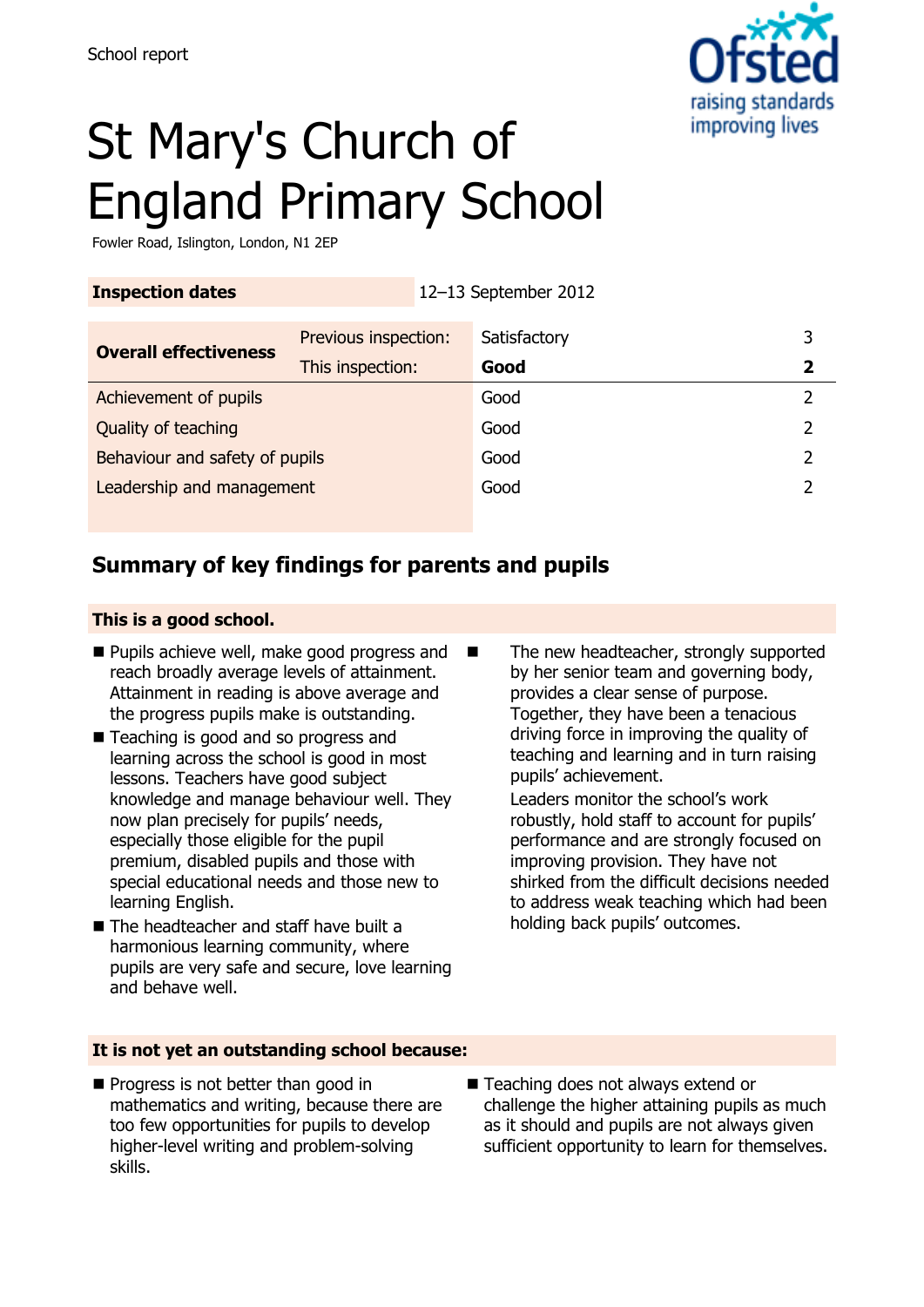## **Information about this inspection**

- This inspection was carried out with a half day's notice.
- Twenty lessons or parts of lessons were observed, amounting to 12 hours in total. All seven classroom teachers present at the time of the inspection were observed teaching.
- Discussions were held with senior and middle leaders, staff, members of the governing body and different groups of pupils.
- **Inspectors observed the school's work and looked at the school's self-evaluation and planning** documents, external evaluations of the school's work, policy documents, pupils' work and questionnaires returned by seven members of staff.
- In planning the inspection, inspectors noted that there were no responses to the on-line questionnaire (Parent View), nor were any comments posted during the inspection. Discussions were held with groups of parents and carers at the beginning and the end of the school day during the inspection.

## **Inspection team**

Michael Merchant, Lead inspector **Additional inspector** 

Clementina Ogunsamo **Additional inspector**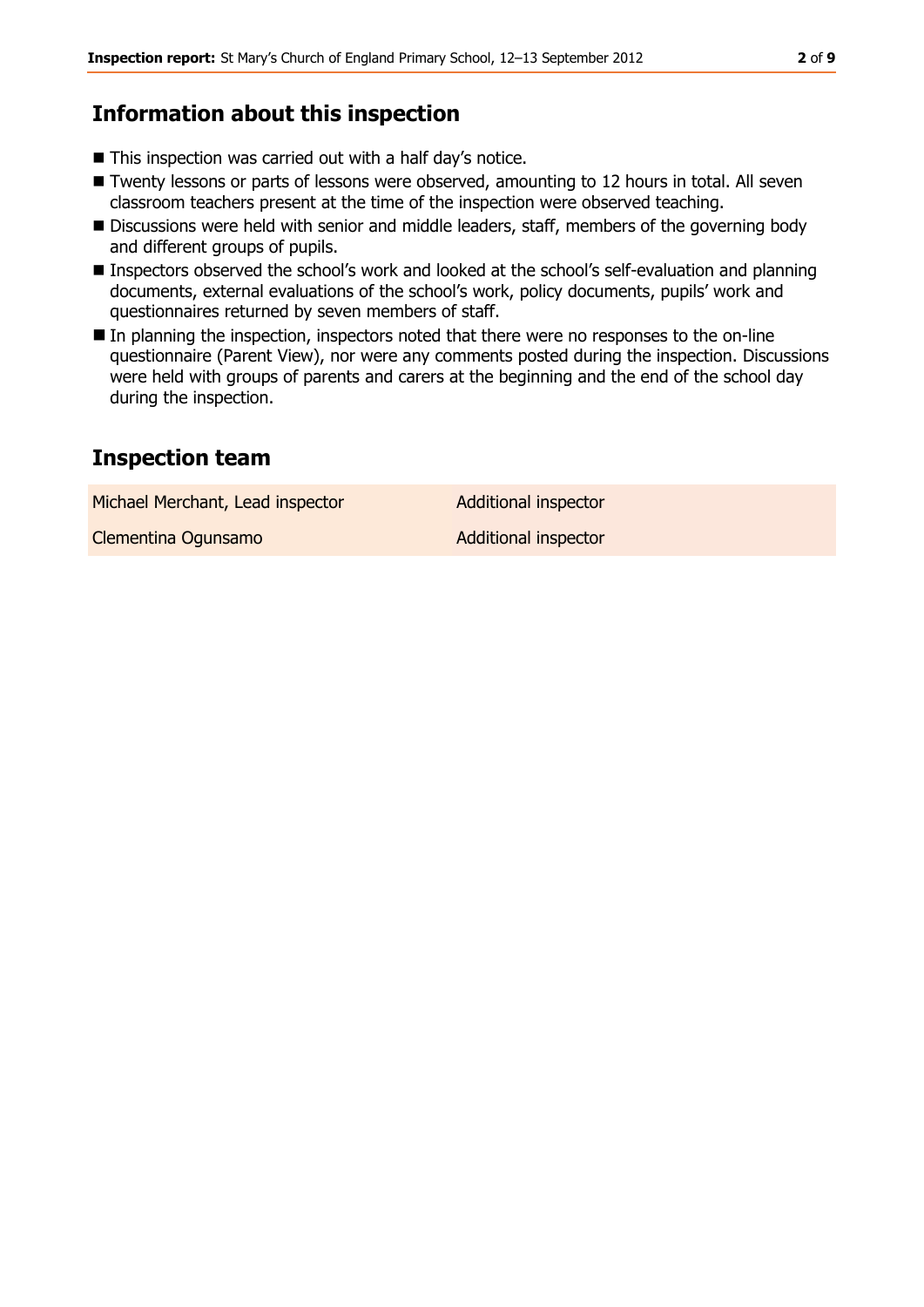## **Full report**

### **Information about this school**

- This is a smaller than average-sized primary school. Children in the Early Years Foundation Stage are taught in one Reception class.
- The proportion of pupils supported through school action is below average, while those supported at school action plus or with a statement of special educational needs is above average.
- **U** Just over half of all pupils are from a wide range of minority ethnic groups and a high proportion of pupils speak English as an additional language.
- The majority of pupils are known to be eligible for the pupil premium, which is much higher than the proportion found nationally.
- The school meets the government's current floor standards, which set the minimum expectations for pupils' attainment and progress.
- Since the last inspection a new headteacher has been appointed and a high number of teachers have left or joined the school.

## **What does the school need to do to improve further?**

- Accelerate the progress pupils make in writing and mathematics to reach above average standards by:
	- ensuring that pupils are taught consistent methods of calculation in mathematics lessons and are provided with more challenging problem-solving tasks that extend their learning towards higher levels
	- increasing opportunities for pupils to write independently and more extensively in subjects and topics across the curriculum.
- Increase the proportion of outstanding teaching by:
	- making sure that activities planned always stretch and extend the higher attaining pupils to learn at a swifter pace
	- using questioning more consistently to assess and challenge pupils' understanding
	- giving pupils more responsibility for their own learning by encouraging them to be more active and inquisitive in class.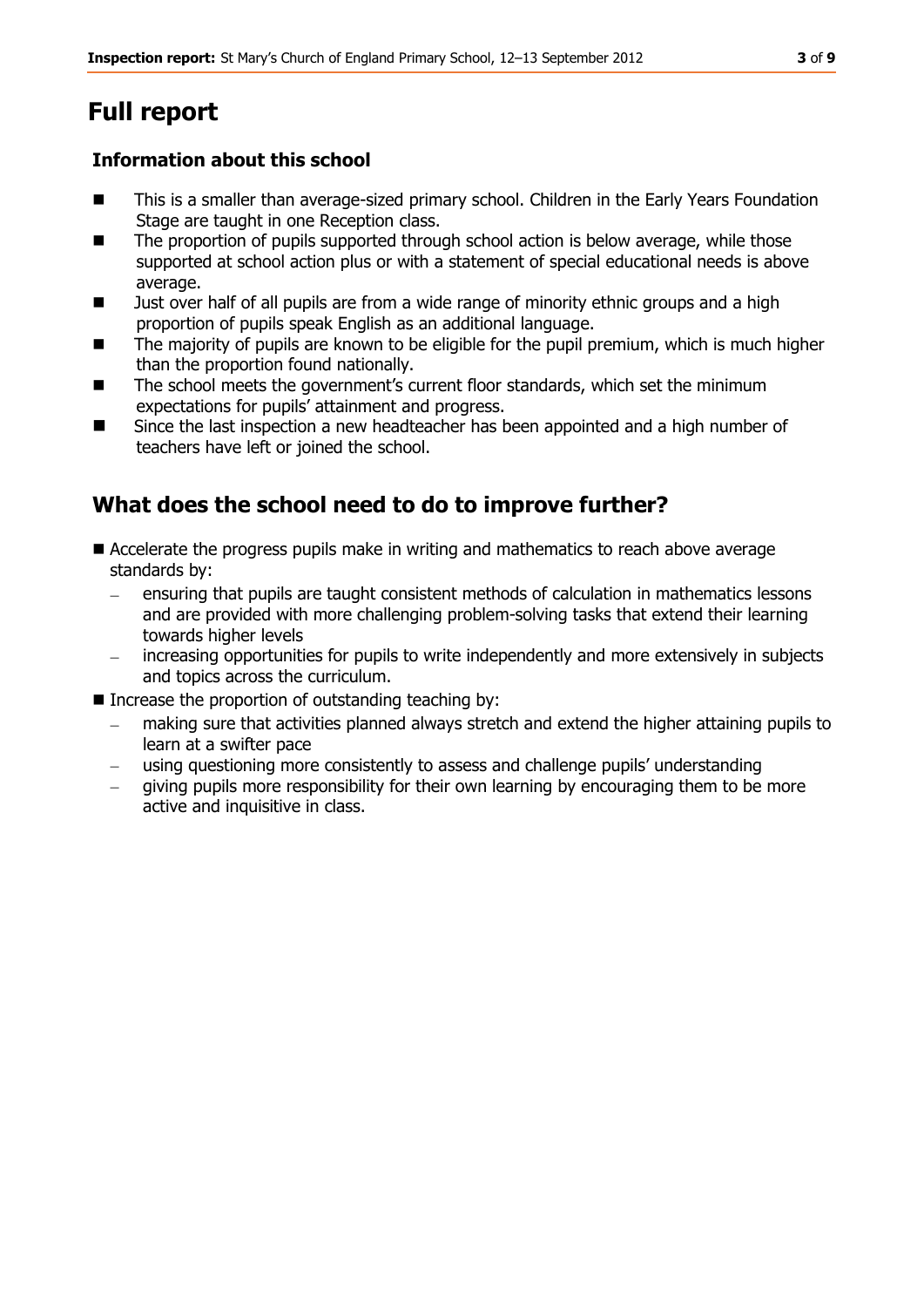## **Inspection judgements**

#### **The achievement of pupils is good**

- Attainment at the end of Year 6 is broadly average overall and is high in reading. Attainment is improving strongly and all groups of pupils achieve well in relation to their starting points.
- **Pupils make an excellent start in the Reception class in relation to their below expected** starting points. Much effort has been put into supporting the areas where they have the greatest weakness, such as with their language, which has ensured they make exceptional gains in their communication skills.
- The quality of learning in lessons across the school is mainly good and in some it is outstanding. In an exciting Reception lesson, children were spellbound and totally captivated by the class teacher's animated and gripping use of song and imagery to convey the concept of number. They were fascinated as 'Pixie' flew around the room when they were not looking and mischievously took numbers from their number line. They then loudly shouted out the numbers that had been taken.
- The additional support provided for pupils who have particular needs, especially those new to learning English, those entitled to the pupil premium or whose circumstances make them vulnerable, is a great strength. The pupils supported make good and sometimes outstanding progress over time and the school is rapidly closing the gap between their attainment and those of all pupils nationally.
- Skilled and well-deployed teaching assistants provide very effective support for disabled pupils and those with special educational needs. This enables them to overcome many of the barriers in their lives and make progress which is equal to that of their peers.
- Across the school, pupils make particularly strong gains in reading. This is largely due to the emphasis placed on developing pupils' reading skills across all subjects and the systematic programme of interventions for pupils who find learning difficult. These carefully planned programmes of one-to-one and small-group support are effective in raising pupils' attainment and self-esteem. The results of the recent phonic screening test in Year 1 show broadly average reading skills and, by the time pupils reach Year 6 their attainment in reading is well above that expected of their age.
- The progress pupils make in their writing lags behind that made in reading. This is because, until very recently, too few planned opportunities have been provided for pupils to write high-quality lengthy pieces of work across a range of different topics.
- Pupils' progress in mathematics, although good, is occasionally held back because some pupils have difficulty in explaining their ideas when they have read a text, which inhibits their ability to solve higher-level number problems expressed in words.

#### **The quality of teaching is good**

- The training, coaching and peer observations provided by the school and local authority, coupled with rigorous monitoring of teaching, have supported well the improvement in teachers' skills. Very precisely planned lessons, with different learning outcomes for pupils at different levels, support pupils' good progress.
- In the most effective lessons, a great deal is expected from pupils and they rise to this by trying hard with their work. Pupils are very clear that the success of their learning is because 'teachers always tell us exactly what we are to do and learn'.
- In many of the good or outstanding lessons observed there was a consistency of approach which led to pupils making good or better progress. In such lessons, pupils made the best progress when they were actively involved in their learning, and interaction between teachers and pupils was strong. In these lessons, teachers' brisk input is punctuated by short-burst tasks which not only help to keep pupils focused, but also enable teachers to keep a close check on how effectively all pupils are learning. Teachers' subject knowledge is good and their explanations are very clear so that learning builds carefully on what has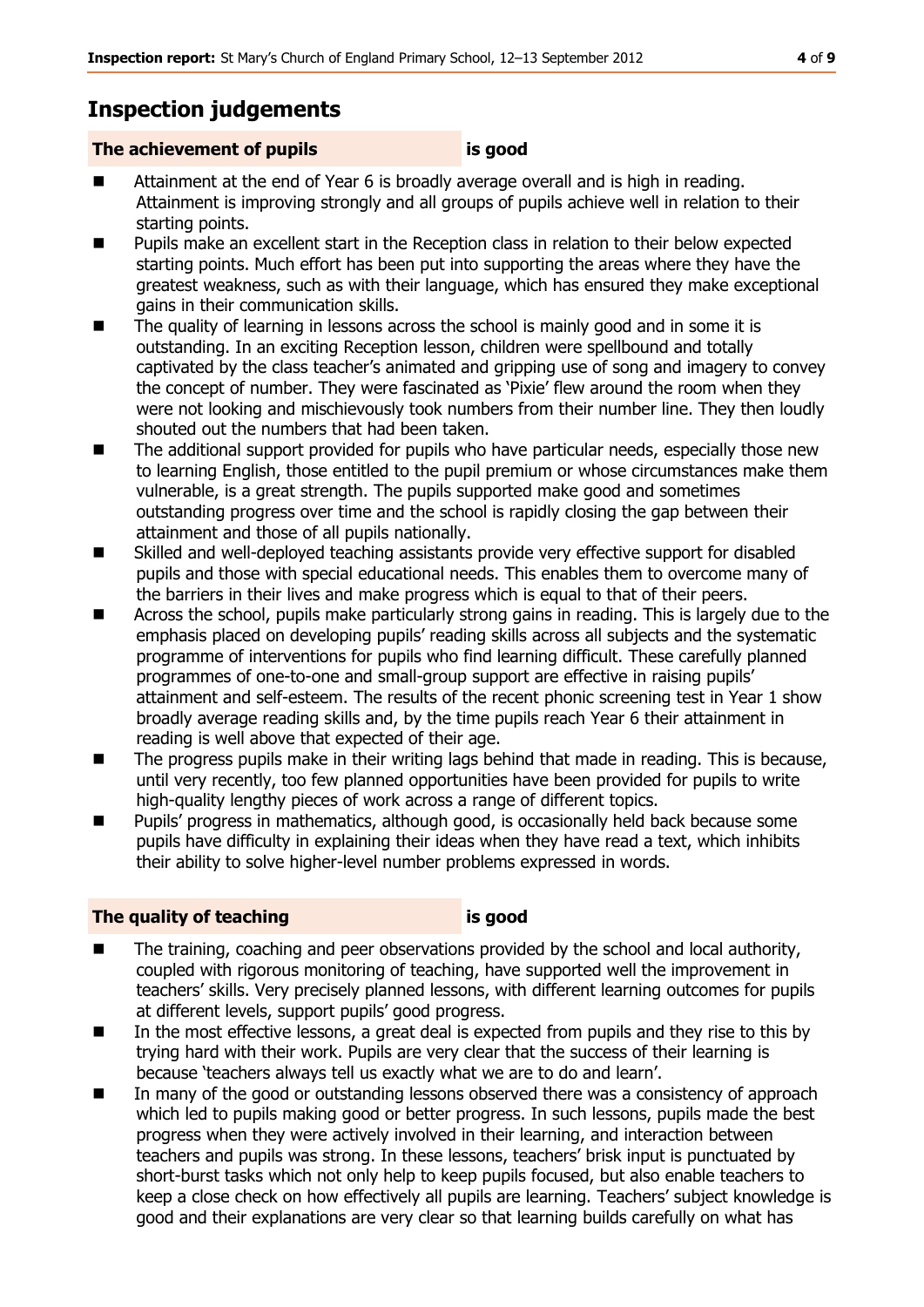gone before. Teachers' skilful questioning and astute analysis of pupils' responses mean that learning is tailored well to pupils' ability.

- This is not always the case, however, and learning is sometimes held back because:
	- some staff miss opportunities to stretch high attaining pupils enough through demanding and challenging tasks
	- questioning is not always thorough, well directed or probing enough to encourage all to participate and articulate thoughtful answers
	- a few teachers talk for long periods which results in pupils becoming passive and over-reliant on the teacher.
- **EXTERGHTM** Across the school, marking is generally good and tells pupils clearly what they need to do to improve their work.

#### **The behaviour and safety of pupils are good**

- The behaviour of pupils in all the lessons observed was at least good. Parents and carers spoken to at the beginning and the end of the school day confirm this is usual. The school's own records show that behaviour in lessons and around the school has been consistently good over a period of time and pupils spoken to say the behaviour is getting better and better. The procedures that the school has in place to deal with any incidents that might occur are comprehensive and records show these to be highly effective in preventing any disruption to other pupils' learning.
- **Pupils have positive attitudes towards school and their learning. There are strong** relationships between the pupils and adults in the school and a mutual respect clearly exists.
- **Pupils say bullying is extremely rare, although they are aware that it has been an issue in** the past. They clearly understand that there are different types of bullying and are confident that any bullying would be dealt with effectively.
- There are very positive relationships across the school between the wide range of different ethnic groups and pupils say that they feel safe. They are taught how to keep themselves safe and pupils have a good awareness of the dangers of social network sites on the internet.

#### **The leadership and management are good**

- Following the satisfactory outcomes of the last inspection, there has been a concerted effort by senior staff, the governing body and the local authority to continue to improve the education pupils receive and especially the quality of teaching. Their tenacity has clearly paid dividends.
- The local authority has provided timely, consistent and effective support for the school, particularly in working with leaders to improve the quality of teaching and accelerate pupils' achievement.
- The headteacher has worked tenaciously to ensure that all staff know what is required of them and to ensure that teaching and the curriculum are effective in supporting pupils' learning.
- School leaders keep thorough checks on all aspects of school performance and manage the quality of teaching well. Leaders are especially effective at nurturing the skills of the newly appointed teachers, many of whom are new to teaching. The senior team uses its excellent coaching and mentoring skills to provide constructive advice and training. Particularly good use is made of their most effective teachers to extend and share good practice. In this way, the quality of teaching and learning is steadily improving.
- Staff morale is high. A climate has been created where everyone is trying hard to make the school even better. Leaders' drive and ambition have resulted in staff's enthusiasm to 'get things right'. Teachers and assistants are upbeat about the journey they have undertaken and the improved way they meet the needs of different pupils. Pupils' learning is now at the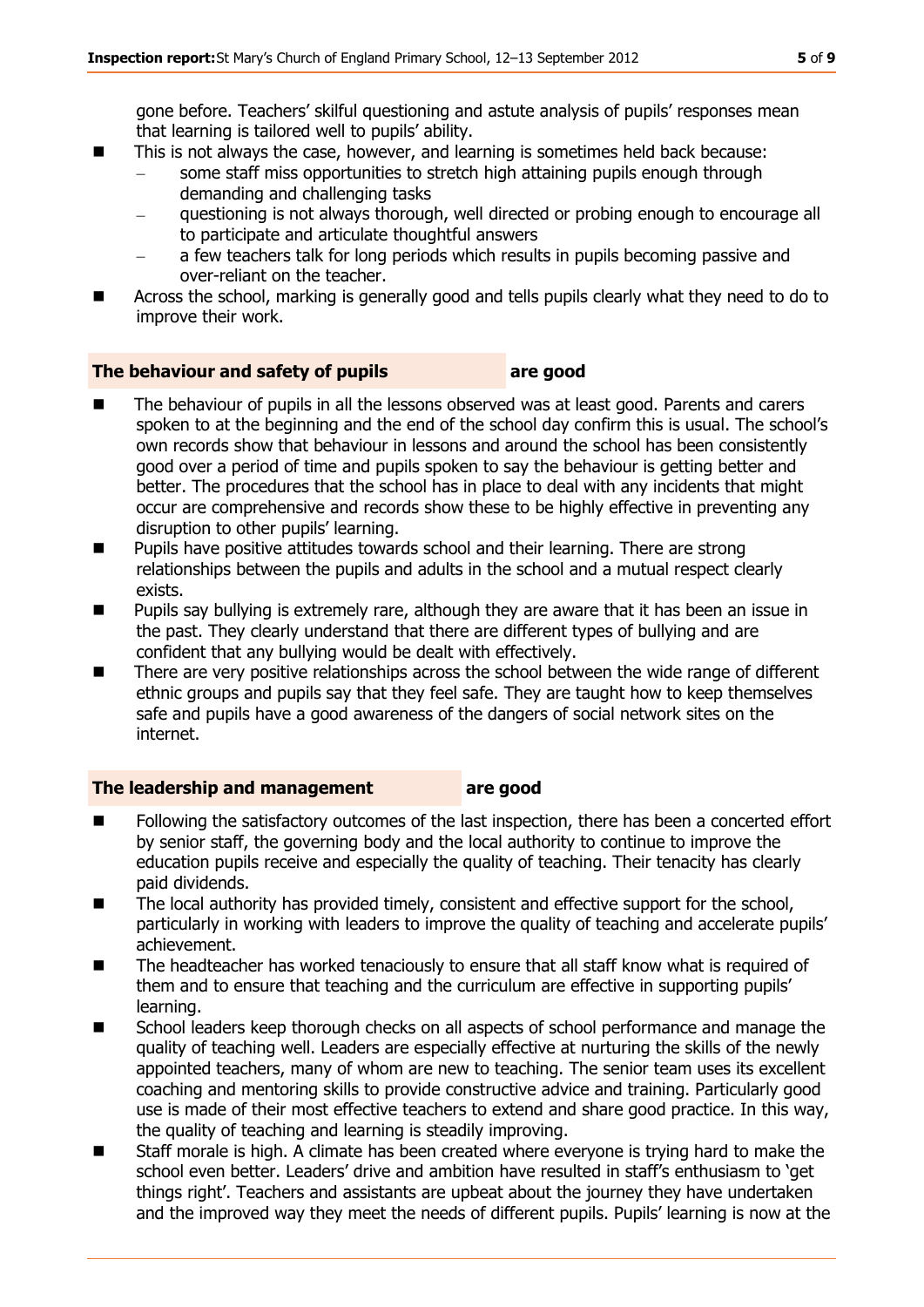heart of everything they do. The school's evaluation of its performance is thorough and accurate. The school is working effectively with parents and carers to explore ways of involving them more fully in their children's learning.

- Teachers' performance is managed through regular monitoring of the quality of teaching in lessons and regular updating of subject expertise through continuing professional development. Teachers are provided with clear points for further development.
- Currently, there are no significant differences in the progress of any groups which shows the school's commitment to equality of opportunity is translated into effective practice and there is no discrimination on any grounds. The school is rigorous in ensuring that all groups do as well as they can.

#### **The governance of the school:**

- members of the governing body are highly supportive, but also have considerable  $\overline{\phantom{0}}$ drive in the pursuit of excellence
- they challenge the school regularly and clearly hold senior leaders to account,  $\frac{1}{2}$ especially when any pupils are not appearing to make better than expected progress or if any groups are starting to fall behind others the governing body has ensured that the school meets all statutory obligations, including those relating to the safeguarding of pupils.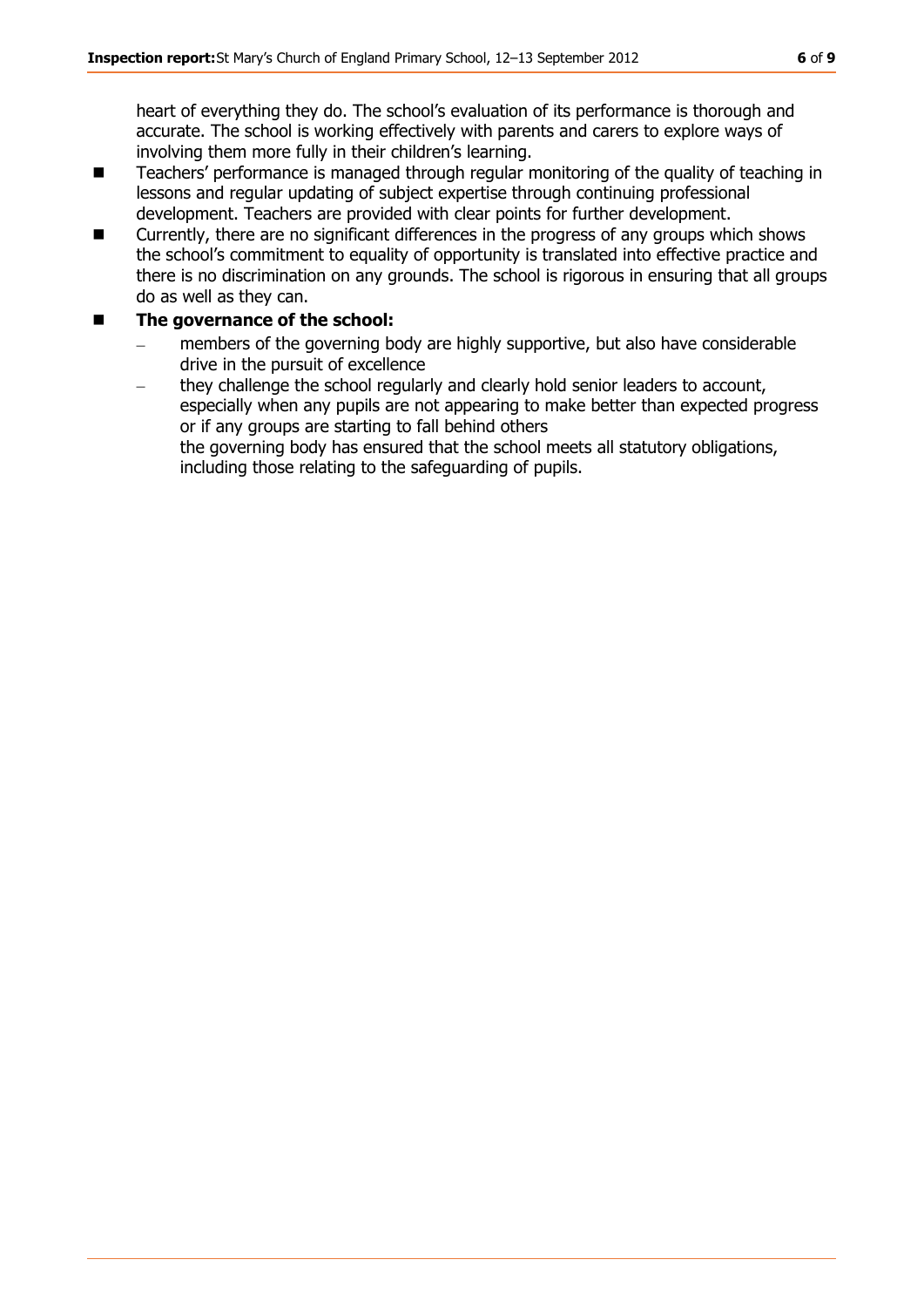## **What inspection judgements mean**

| <b>School</b> |                         |                                                                                                                                                                                                                                                                                                                                                                         |
|---------------|-------------------------|-------------------------------------------------------------------------------------------------------------------------------------------------------------------------------------------------------------------------------------------------------------------------------------------------------------------------------------------------------------------------|
| Grade         | <b>Judgement</b>        | <b>Description</b>                                                                                                                                                                                                                                                                                                                                                      |
| Grade 1       | Outstanding             | An outstanding school is highly effective in delivering outcomes<br>that provide exceptionally well for all its pupils' needs. This<br>ensures that pupils are very well equipped for the next stage of<br>their education, training or employment.                                                                                                                     |
| Grade 2       | Good                    | A good school is effective in delivering outcomes that provide<br>well for all its pupils' needs. Pupils are well prepared for the next<br>stage of their education, training or employment.                                                                                                                                                                            |
| Grade 3       | Requires<br>improvement | A school that requires improvement is not yet a good school, but<br>it is not inadequate. This school will receive a full inspection<br>within 24 months from the date of this inspection.                                                                                                                                                                              |
| Grade 4       | Inadequate              | A school that has serious weaknesses is inadequate overall and<br>requires significant improvement but leadership and management<br>are judged to be Grade 3 or better. This school will receive<br>regular monitoring by Ofsted inspectors.                                                                                                                            |
|               |                         | A school that requires special measures is one where the school<br>is failing to give its pupils an acceptable standard of education<br>and the school's leaders, managers or governors have not<br>demonstrated that they have the capacity to secure the<br>necessary improvement in the school. This school will receive<br>regular monitoring by Ofsted inspectors. |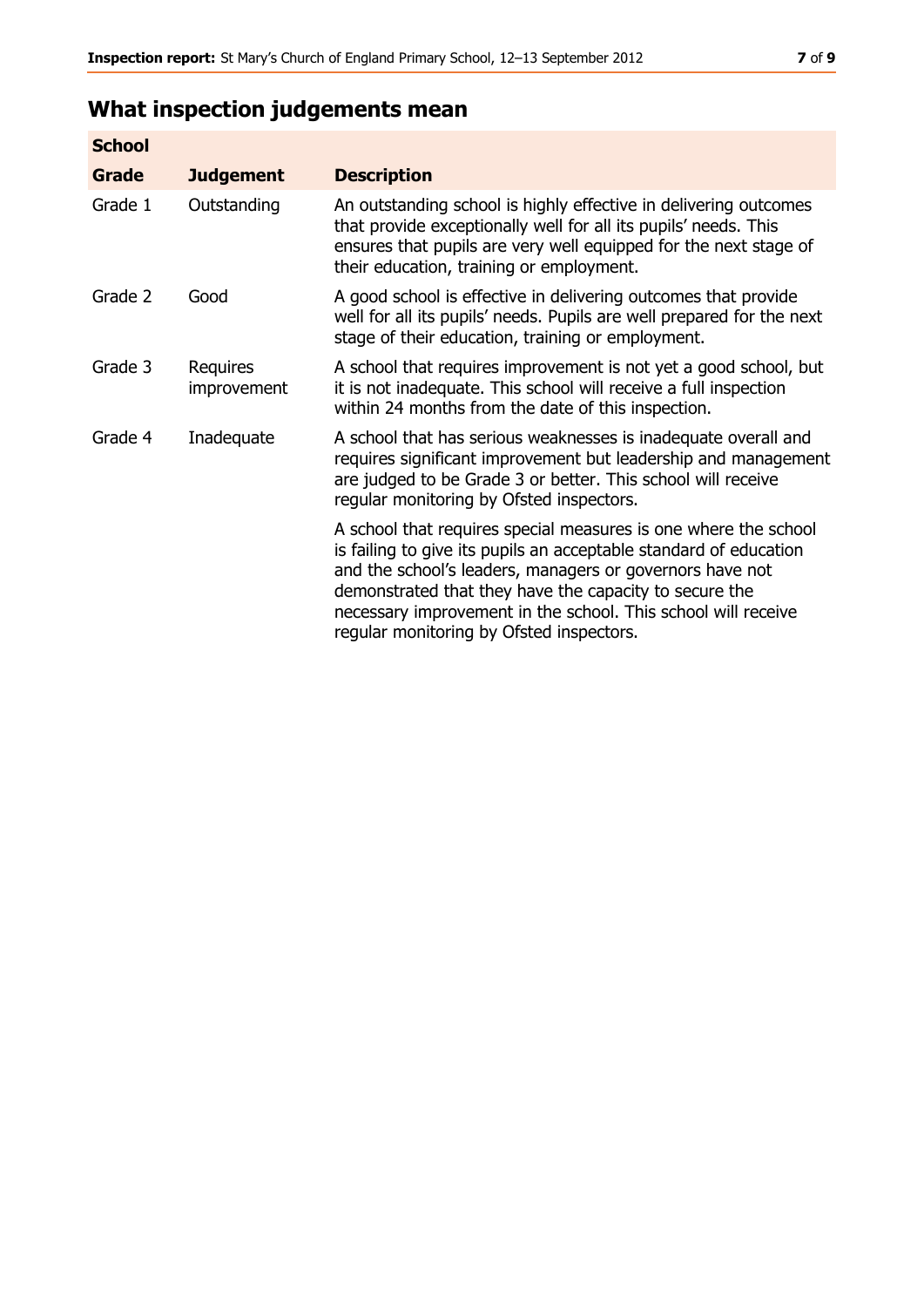## **School details**

| Unique reference number  | 100446    |
|--------------------------|-----------|
| <b>Local authority</b>   | Islington |
| <b>Inspection number</b> | 404726    |

This inspection of the school was carried out under section 5 of the Education Act 2005.

| <b>Type of school</b>                      | Primary                         |
|--------------------------------------------|---------------------------------|
| <b>School category</b>                     | Voluntary aided                 |
| <b>Age range of pupils</b>                 | $4 - 11$                        |
| <b>Gender of pupils</b>                    | Mixed                           |
| <b>Number of pupils on the school roll</b> | 178                             |
| <b>Appropriate authority</b>               | The governing body              |
| <b>Chair</b>                               | Richard Nicholson               |
| <b>Headteacher</b>                         | Genevieve Prayag                |
| Date of previous school inspection         | 23-24 June 2011                 |
| <b>Telephone number</b>                    | 020 73591870                    |
| <b>Fax number</b>                          | 020 73593812                    |
| <b>Email address</b>                       | school@stmarys.islington.sch.uk |
|                                            |                                 |